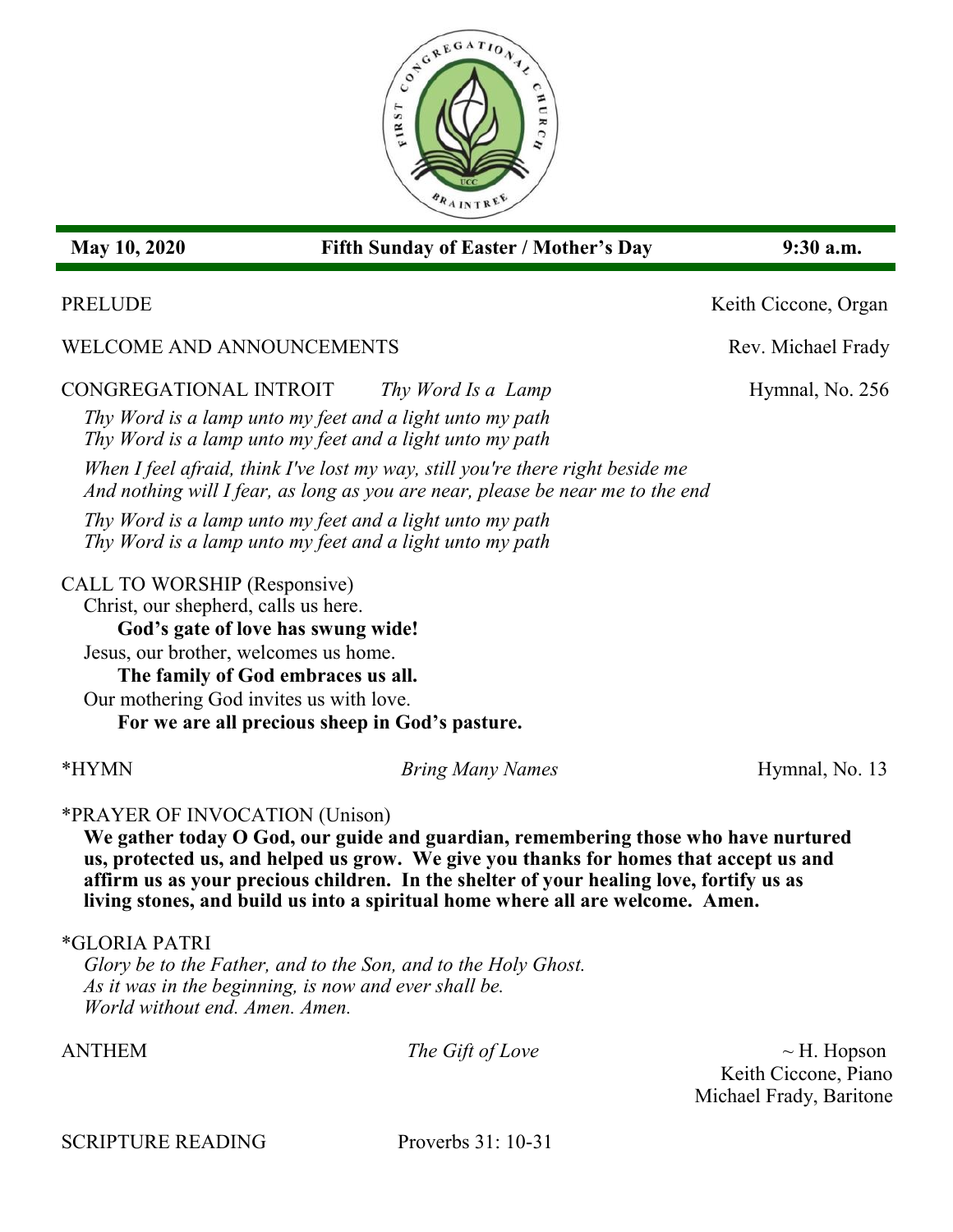SERMON **"Arise, Women of Peace"** Rev. Michael Frady

MUSIC RESPONSE

PASTORAL PRAYER Pastor Suzy Aja Burba

### LORD'S PRAYER

**Our Father, who art in heaven, hallowed be Thy name. Thy kingdom come, Thy will be done on earth as it is in heaven. Give us this day our daily bread, and forgive us our debts, as we forgive our debtors. And lead us not into temptation, but deliver us from evil. For Thine is the kingdom and the power and the glory for ever. Amen.**

HYMN *Happy the Home When God Is There* Hymnal, No. 288

INVITATION TO OFFERING

### **\*DOXOLOGY**

*Praise God, from whom all blessings flow. Praise Him, all creatures, here, below. Praise Him, above, ye heav'nly hosts. Praise Father, Son and Holy Ghost. Amen.*

### **\*PRAYER OF DEDICATION**

**We give, gracious God, because we are grateful. Your love has sustained us through many trials and temptations. We are thankful for those who guided our attempts to understand the scriptures. Your loving judgment has provided the pruning our lives require in order to bear fruit. We give in order to extend to others the blessings we have received and to continue the ministry we need as we seek to abide together in your love. Amen.**

\*HYMN *Faith of Our Mothers*

1 *Faith of our mothers, living yet In cradle song and bedtime prayer, In nurs'ry love and fireside love, thy presence still pervades the air: Faith of our mothers, living faith, We will be true to thee till death.*

2 *Faith of our mothers, lavish faith, The fount of childhood's trust and grace, O may thy consecration prove The well-spring of a nobler race: Faith of our mothers, lavish faith, We will be true to thee till death.*

3 *Faith of our mothers, guiding faith, For youthful longing--youthful doubt, How blurred our vision, blind our way, Thy providential care without: Faith of our mothers, guiding faith, We will be true to thee till death.*

4 *Faith of our mothers, Christian faith, In truth beyond our man-made creeds, Still serve the home and save the church, And breathe thy spirit through our deeds: Faith of our mothers, Christian faith, We will be true to thee till death.* 

### SERENITY PRAYER *~ Reinhold Niebuhr*

**God grant me the serenity to accept the things I cannot change, courage to change the things I can, and wisdom to know the difference. Living one day at a time, enjoying one moment at a time, accepting hardships as the pathway to peace, taking as Jesus did, this sinful world as it is, not as I would have it, trusting that he will make all things right if I surrender to his will; that I may be reasonably happy in this life and supremely happy with him forever in the next. Amen.** 

**BENEDICTION** 

POSTLUDE